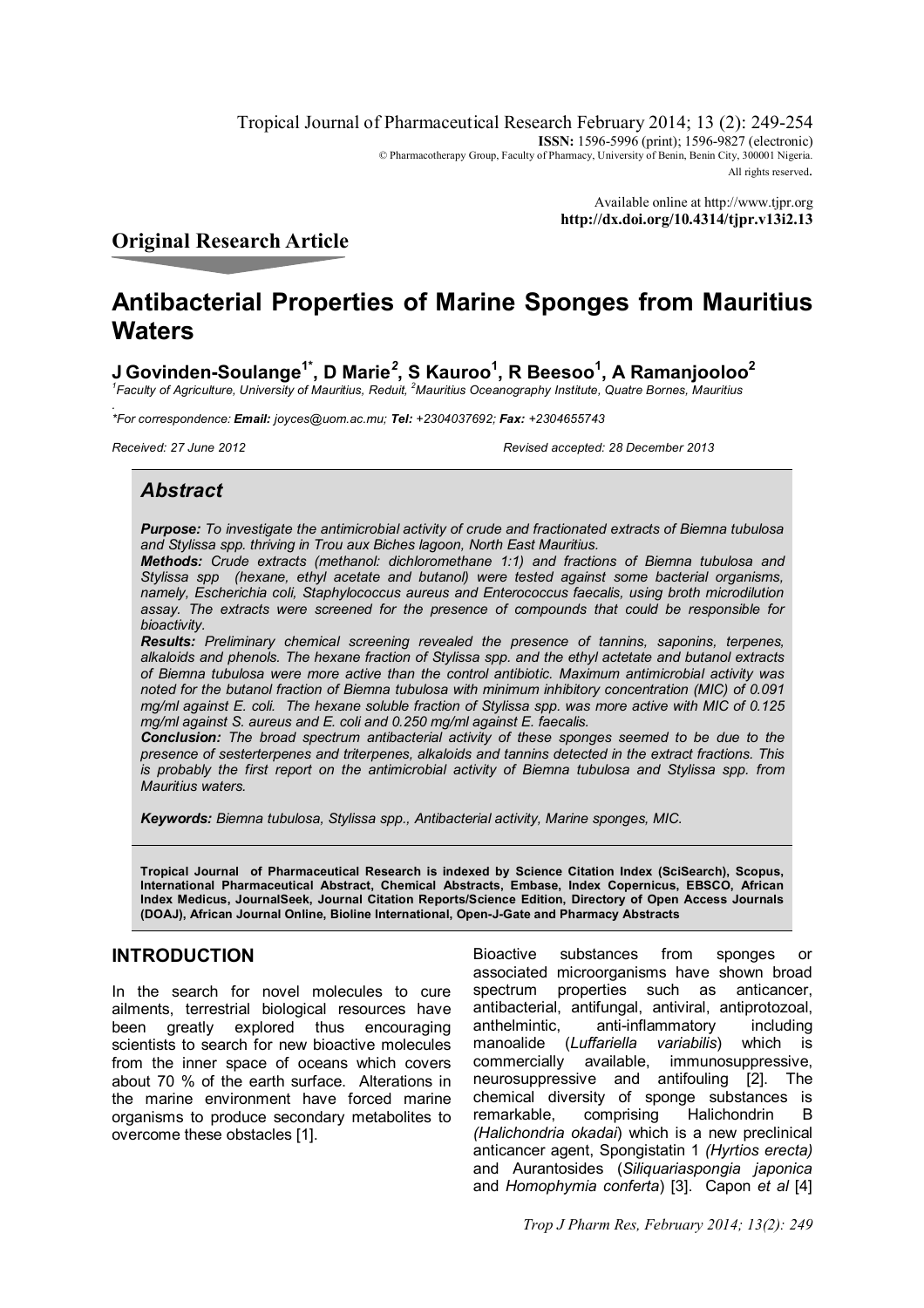attributed the antibiotic property of *Spongia* sp. to its sesterpene content.

To date, more than 5,000 different compounds have been isolated from about 500 species of sponges [5]. Mauritius is a small island found in the Indian Ocean with an area of 1865  $km^2$ , possessing an Exclusive Economic Zone of about 1.9  $km^2$ , which has not been fully exploited [6]. Except for the work of Wah *et al* [6], reports on the antimicrobial activities of sponges from Mauritius seawaters are scanty. We report in this paper the antimicrobial screening of crude extracts and fractions from two least studied sponge species, namely *Biemna tubulosa and Stylissa spp*, collected from Mauritian waters and tested on three human pathogen bacterial strains, namely, *Escherichia coli, Staphylococcus aureus* and *Enterococcus faecalis,* using standard broth microdilution methods.

#### **EXPERIMENTAL**

#### **Sponge collection and identification**

The two species were collected in March 2010 (water temperature,  $24 \pm 1$  °C) at depths varying from 10 - 22 metres on the coastline of Trou aux Biches (around the north and the east part of Mauritius Island) by Scuba diving. *Biemna tubulosa* is a greenish brown encrusting sponge specimen with protuberances of 10 - 15 cm, mostly found on dead coral surfaces. The oscules, but not the ostioles, are visible and the sponge is very soft to the touch. *Biemna tubulosa* releases colourless mucus which irritates the skin when cut. *Stylissa* sp. is an encrusting sponge, reddish brown specimen forming a layer of 2-3 cm thick on dead coral surfaces. The sponge is delicate and soft at the touch and can easily be removed from the substrate. A voucher specimen of each sponge tissue was deposited at the herbarium of the University of Amsterdam in the Netherlands for identification by Dr Van Soest, Head Curator of the Zoology Museum. *Biemna tubulosa* was given voucher number ZMAPOR 18313 and *Stylissa,spp.* ZMAPOR 18331 for further reference. The freshly collected sponges were cleaned and stored at -70 °C prior to lyophilisation and extraction.

#### **Extraction**

Freeze-dried samples of *Stylissa sp* (100 g) and *Biemna tubulosa* (100.28 g) were extracted with dichloromethane: methanol: (DCM:MeOH) (1:1 v/v) during 96 h and the filtrate (crude extract) was concentrated under vacuum at a maximum temperature of 40 °C. Thereafter, 100 ml of distilled water was added to each extract and

each solution was then partitioned with hexane (6 x 200 ml) to afford the hexane fraction. The aqueous extracts were then successively partitioned with ethyl acetate (5 x 200 ml) affording the ethyl acetate soluble fraction. The ethyl acetate fraction was concentrated under vacuum. Similarly, a butanol fraction was obtained by partitioning the aqueous extract with butanol (4 x 200 ml). Methanol was added to the concentrated butan-1-ol extract in order to remove remaining sea salt present in the extract and the final extract was concentrated under vacuum.

#### **Phytochemical screening**

Chemical screening was effected using qualitative tests including thin layer chromatography as per Harborne *et al* [7]. The crude extract, hexane, ethyl acetate and butanol fractions were each resuspended in 30 mL of methanol (MeOH) prior to investigation.

#### *Test for anthraquinones*

Each extract (1 ml) was dissolved in warm distilled water and the solution was filtered. After extraction with, benzene, 5 drops of ammonia solution was added to the filtrate and the solution was shaken. A red colouration in the lower aqueous layer was taken as a positive test for anthraquinones.

#### *Test for coumarins*

Concentrated ammonia solution (4 drops) was added to 1 ml of each extract. A smear of this solution was viewed under long wave (366 nm) UV to detect a green fluorescence.

#### *Test for leucoanthocyanins and flavonols*

Each extract (1 ml) was washed with petroleum ether. To the washed material, ethanol was added and the solution was filtered. Aliquots of the filtrate were placed in two test tubes. Concentrated HCl was added to both test tubes. To one of the tubes, magnesium turnings was added. The other tube was placed in hot water bath. After 30 min, a red colour was taken as positive.

#### *Test for saponins*

Freeze dried sponge material (0.5g) was treated with water for 5 minutes at 100 °C in a test tube. The test tube was allowed to cool and shaken vigorously. Formation of persistent froth (1 - 2 ml) was considered positive for saponins.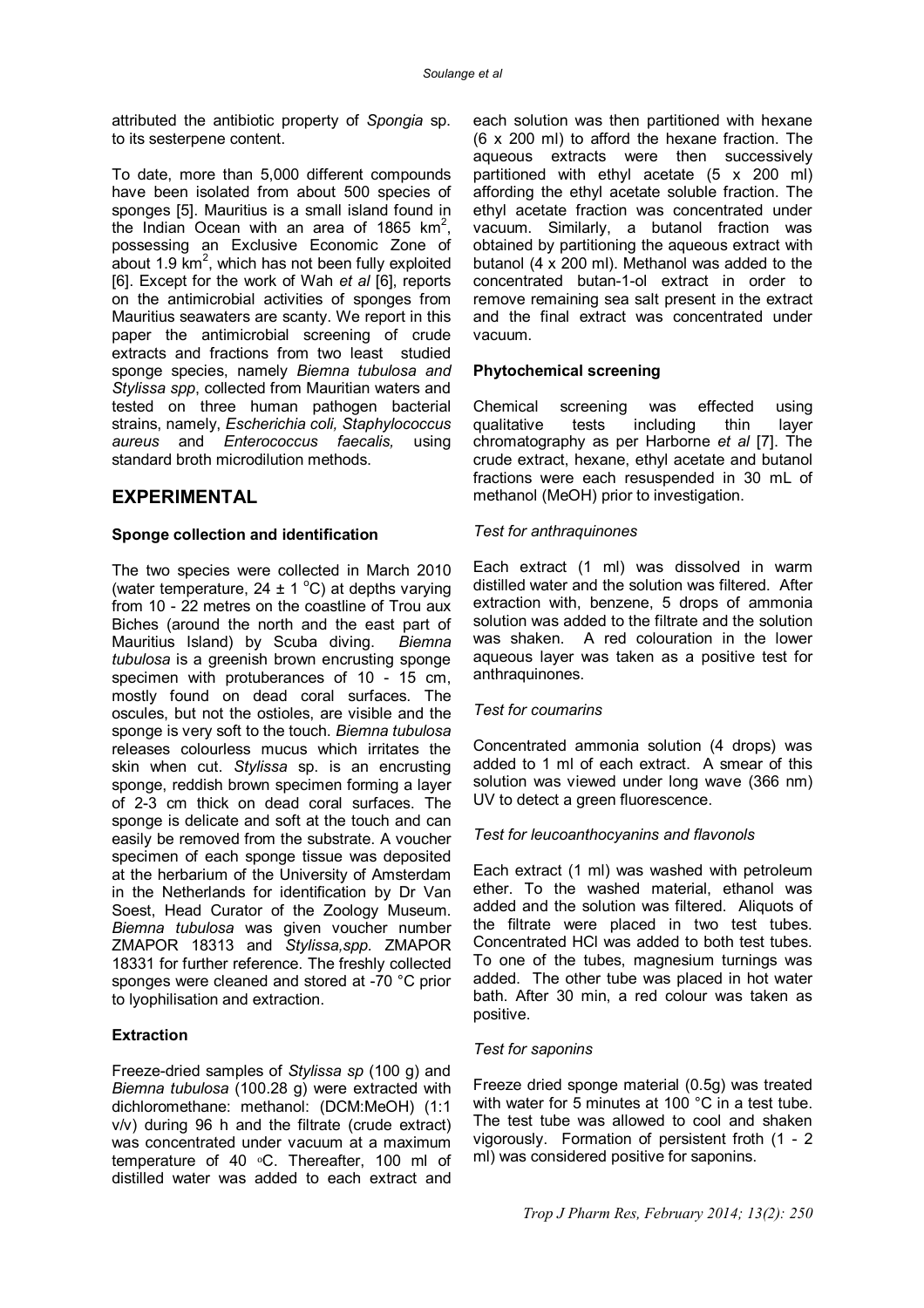#### *Test for tannins*

Each extract (1 ml) was washed with petroleum ether and the solution was filtered. To a portion of the filtrate an equal amount of freshly prepared 3% ferric chloride and potassium hexacyanoferrate (III) was added drop wise. A blue precipitate indicated the presence of hydrolysable tannins and a green precipitate for condensed tannins.

#### **Thin-layer chromatography (TLC) analysis**

Alkaloids, phenols and terpenes were detected using the following mobile phases of different polarities Ether: Methanol: Acetone (9:2:8:1) v/v for alkaloids; chloroform: methanol (7:3 v/v) for phenols; dichloromethane: methanol (9:1 v/v) for steroids/terpenes. The chromatograms were visualized under UV light (366 nm). Alkaloids were identified as orange-brown spots after spraying with Dragendorff's reagent. Blue spots on the chromatogram after spraying with Folin-Ciocalteu reagent confirmed the presence of phenols and greenish blue spots validated the presence of terpenes.

#### **Antimicrobial assay**

The serial dilution technique described by Eloff [8] was used to determine the minimum inhibitory concentration (MIC) for antibacterial activity of crude and fractionated extracts. Two ml cultures of three bacterial strains, *Escherichia coli* (ATCC 25922), *Staphylococcus aureus* (ATCC 25313), *Enterococcus faecalis* (ATCC 29212), were prepared and incubated overnight for 16-18h at 37 $\degree$ C. The overnight cultures were diluted with sterile MH (Mueller-Hinton) broth (1ml bacteria/100ml MH) in order to get absorbance of 0.4-0.6 at 600 nm At this absorbance, *E. coli* culture had a concentration of  $0.4 \times 10^9$  CFU/ml, *S.aureus* had a concentration of 0.8 x 10<sup>9</sup> CFU/ml and *E. faecalis* had a concentration of  $0.1x10^9$  CFU/ml. For each of the bacteria used, 100  $\mu$ I of each extract was two-fold serially diluted with 100 ul sterile distilled water in a sterile 96-well micro-plate. A similar two-fold serial dilution of aqueous chloramphenicol solution (Sigma, 0.01 mg/ml) was used as positive control against each bacterium. Methanol was used as negative control. A hundred microliters of bacterial culture was added to each well. The microplates were covered, sealed and incubated overnight at 37 °C for 24 h. Bacterial growth was tested with the addition of 50 µl of 0.2 mg/ml piodonitrotetrazolium violet (INT) to each well. Bacterial growth in the wells was indicated by a red colour after incubation at  $37^{\circ}$ C for 30min and clear wells indicated inhibition by the tested samples [8].

#### **Statistical analysis**

The variation between the minimum inhibitory concentrations of the different sponge extracts against the test bacterial strains was analysed by two-factor ANOVA with 3 replicates using Microsoft Excel 2007. The data were analysed at 95 % level of significance.

## **RESULTS**

#### **Yield of extracts**

The total yield of the crude extract was relatively low 19.11 %w/w for *Styllissa spp* and 9.66 % for *Biemna tubulosa*. The yield for the fractions of *Stylissa* spp and *Biemna tubulosa* were highest for the butanol fraction (2.76 %) for *Stylissa* spp and hexane fraction (2.41 %) for *Biemna tubulosa.*

#### **Phytochemical profile of the sponges**

The secondary metabolites identified in both marine sponges appear to be similar (Table 1). Tannins (hydrolysable and condensed tannins), phenol, alkaloids, steroids and saponins were detected. However, saponin content of *Stylissa spp* appeared higher as compared to that of *Biemna tubulosa,* where only trace amount was detected as indicated by some frothing in *Styllissa* extracts. . On the other hand, *Stylissa spp* extracts recorded the presence of condensed tannins only, whereas *Biemna tubulosa* extracts revealed the presence of both condensed and hydrolysable tannins. Moreover, thin layer chromatographic (TLC) analysis on silica gel of the different extracts showed the presence of strong levels of alkaloids and phenols in both marine sponges. Nevertheless, steroids/terpenoids were detected in the crude extract and the hexane and ethanol fractions of *Biemna tubulosa* and only in hexane and ethanol fractions of *Stylissa* spp.

#### **Antibacterial testing**

The MIC values of the extracts of *Biemna tubulosa* and *Stylissa spp*. using the microdilution assay are indicated in Table 2. The results demonstrate that all eight extracts of both marine sponges exhibited varying degrees of activity against the test bacterial species. The extracts also appeared to be broad spectrum as their activities were independent on the Gram reaction. It was also generally observed that fractions had more potent antimicrobial action.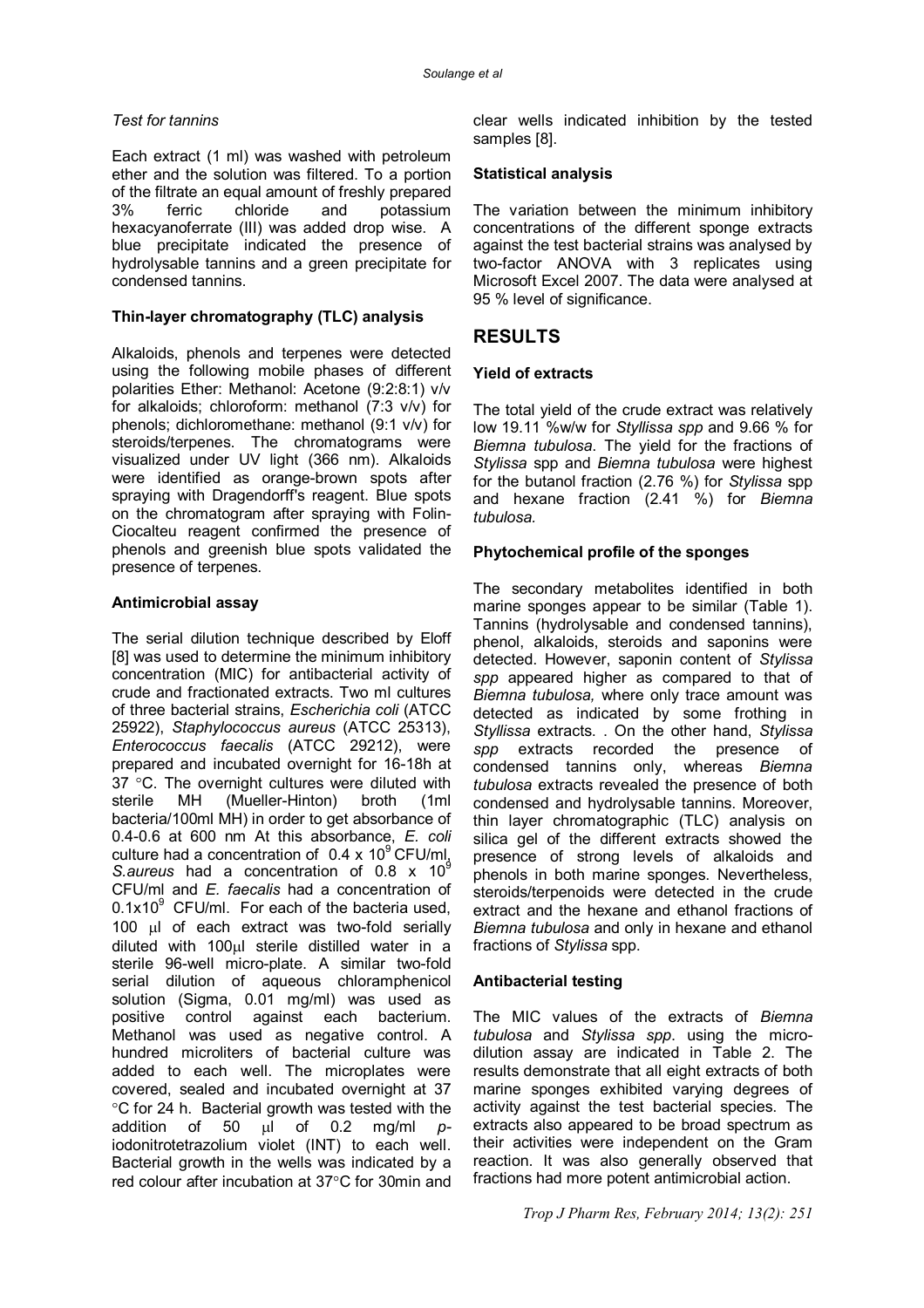| <b>Class</b>      |   | <b>Biemna tubulosa</b> |   |   |   |   | Stylissa spp. |   |  |  |
|-------------------|---|------------------------|---|---|---|---|---------------|---|--|--|
|                   |   | н<br>С                 |   | в | С | н |               | в |  |  |
| Coumarins         |   |                        |   |   |   |   |               |   |  |  |
| Tannins           |   |                        |   | ٠ |   | + |               |   |  |  |
| Saponins          | + | N                      | N | N | ÷ | N | N             | N |  |  |
| Anthraquinones    |   |                        |   |   |   |   |               |   |  |  |
| Leucoanthcyanins  |   |                        |   |   |   |   |               |   |  |  |
| Flavonols         |   |                        |   |   |   |   |               |   |  |  |
| Steroids/Terpenes |   | ÷                      | + |   |   |   | +             |   |  |  |
| Alkaloids         |   |                        | + | + |   |   |               |   |  |  |
| Phenols           |   |                        |   |   |   |   |               |   |  |  |

**Table 1:** Compounds detected in crude and fractionated extracts of *Biemna tubulosa* and *Styllissa spp.* from Mauritius waters

*C = crude extract, H = hexane soluble fraction, E = ethyl acetate soluble fraction, B = butan-1-ol soluble fraction; N = not evaluated*

**Table 2:** Antibacterial activity of crude and fractionated extract of *Biemna tubulosa* and *Stylissa spp* (mg/ml)

| <b>Test organism</b>        |       | <b>Biemna tubulosa</b>        |                 |                                                                                                                   | Stylissa spp |                                                                        |      | Chloramphenicol |                      |  |
|-----------------------------|-------|-------------------------------|-----------------|-------------------------------------------------------------------------------------------------------------------|--------------|------------------------------------------------------------------------|------|-----------------|----------------------|--|
|                             |       | Н                             |                 | В                                                                                                                 |              | H                                                                      |      | B               |                      |  |
| E. coli<br>(ATCC 25922)     | 2.18  | $0.763^{\mathrm{t}}$          | 0.111           | $0.091^e$                                                                                                         | 2.55         | 0.125                                                                  | 1.14 | 1.81            | $0.625^{\mathrm{T}}$ |  |
| S. aureus<br>(ATCC 25313)   | 2 18ª | 1.53 <sup>a</sup>             |                 | $0.223^{\circ}$ $0.181^{\circ}$ $2.55^{\circ}$ $0.125^{\circ}$ $1.14^{\circ}$ $1.81^{\circ\circ}$ $0.313^{\circ}$ |              |                                                                        |      |                 |                      |  |
| E. faecalis<br>(ATCC 29212) |       | $4.36^{\circ}$ $3.05^{\circ}$ | $0.223^{\circ}$ | $0.363^{\rm d}$                                                                                                   | $5.09^{y}$   | $0.250^{\vee}$ 2.28 <sup>x</sup> 1.81 <sup>wx</sup> 0.313 <sup>d</sup> |      |                 |                      |  |

*C = crude extract; H = hexane soluble fraction; E = ethyl soluble fraction; B = butanol soluble fraction; values are expressed as mean ± SEM (N = 3); For each sponge species, values followed by the same letter are not statistically different (p < 0.05)*

than crude extracts of both sponges against all bacteria tested. Interesting activity was noted with *Biemna tubulosa* butan-1-ol fractions and ethyl acetate fractions against *Escherichia coli*  and *Staphylococcus aureus.* The anti bacterial activity of the butan-1-ol fraction was the highest against *Escherichia coli* at a concentration of 0.091 mg/ml followed by ethyl acetate fraction against *Escherichia coli* at a concentration of 0.111 mg/ml. In the case of the sponge *Stylissa* spp, the lowest MIC values were recorded with hexane and ethyl acetate fractions against *Escherichia coli* and *Staphylococcus aureus* to the extent of 0.125mg/ml. In nine cases the MIC values of the extracts were better than the values for the positive control, chloramphenicol. The overall observation was that among the three bacterial organisms maximum growth suppression was noted against gram negative bacteria *Escherichia coli* followed by *S.aureus* and *E.faecalis* was the least sensitive in the assay. Generally, *Biemna tubulosa* extracts were more active than those of *Stylissa spp.* Wells containing methanol showed no colour change.

#### **DISCUSSION**

The crude extracts of both sponges demonstrated the highest values for minimum inhibitory concentration (MIC) in the range of 2.55-5.09 mg/ml probably because crude extracts are generally a mixture of active and non active compounds and therefore higher MICs are

expected. The MIC of crude extracts is rarely found to be  $\leq$  0.1 mg/ml but with more refined fractions or solitary compounds, MICs of < 0.1mg/ml may be suggestive of good antimicrobial activity and thus can be considered worthy for further investigations [9].

In an analysis by Kelman *et al* [10], the antibacterial activity of dichloromethane: methanol extract of the marine sponge *Amphimedon viridis* assessed against a panel of bacteria was found to be > 0.250 mg/ml against all the bacterial isolates. The antibacterial effects of fractions of *Biemna stylissa* spp. exhibited broad spectrum antibacterial activity and inhibited the growth of all the tested bacteria. Among the pathogens tested, the Gram negative *E. coli* and the Gram positive *S. aureus* exhibited maximum sensitivity whereas *E. faecalis* showed the least sensitivity. It is equally interesting to note that the Gram positive *S. aureus* was also susceptible to the sponge extracts. This finding is significant because multi-drug resistant strains of the organism are on the increase in both hospital and community environments against orthodox antibiotics and its control is very difficult by therapeutic means.

Besides, the hexane fraction of *Stylissa* was the most promising extract, showing activity against all three bacterial isolates with the lowest MIC of 0.125 mg/ml against *E. coli* and *S. aureus.* In the present study, a 20 fold increase in bioactivity of

*Trop J Pharm Res, February 2014; 13(2): 252*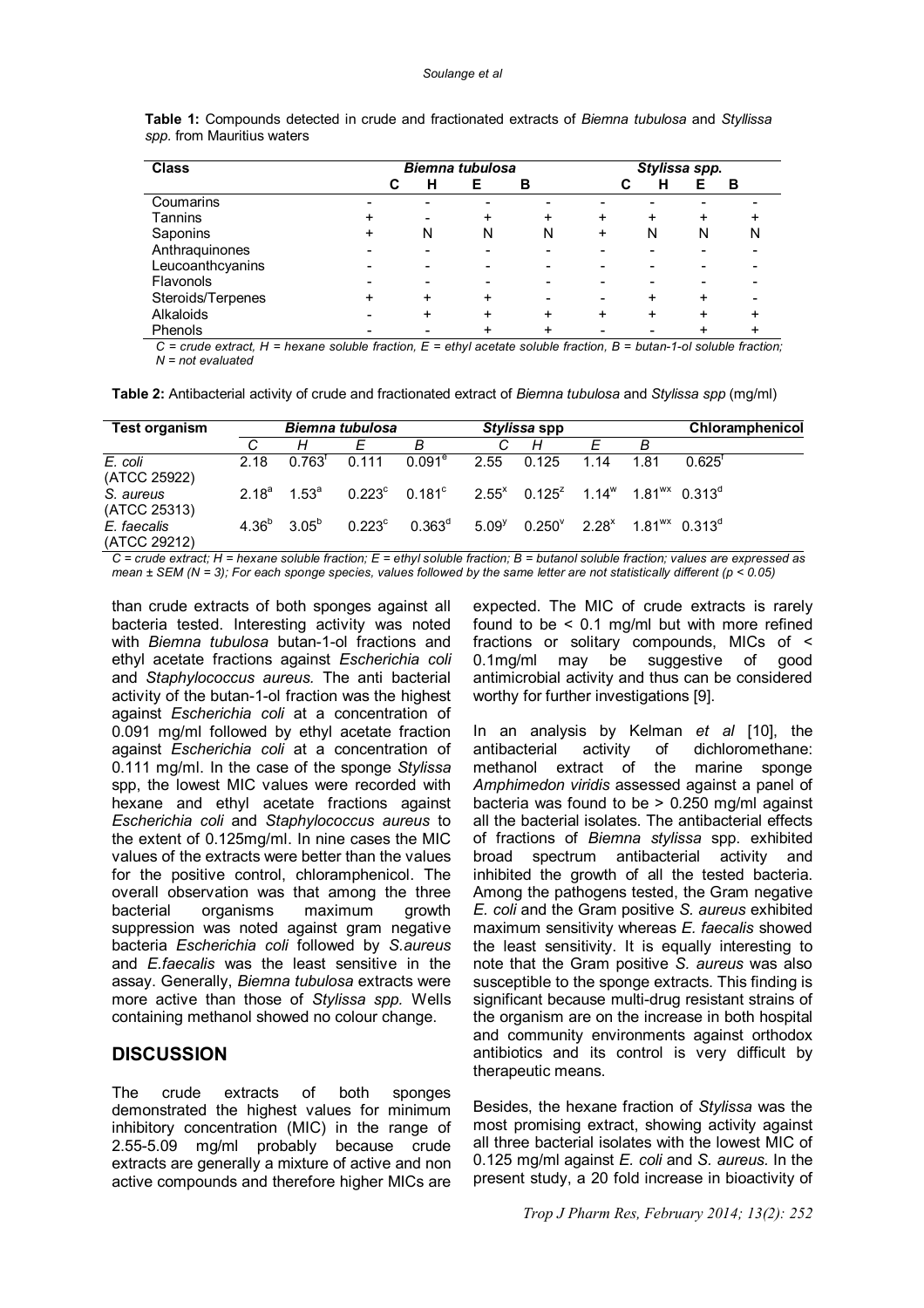*Stylissa* was recorded in the hexane fraction against *E.coli* and *S.aureus* as compared with MIC values of their respective crude extracts. This suggests that the more bioactive components of the *Stylissa* extract could probably be among the non polar compounds as peak antibacterial activity (lowest MIC=0.125 mg/ml) had been recorded by the hexane extract. Besides, chemical screening of the hexane fractions of both sponges *Biemna tubulosa* and *Stylissa* spp. revealed the presence of terpenes which are renowned for their antibacterial properties. Marine sponges have been shown to contain sesterterpenes and triterpenes which are reported to be antibacterial [11,12].

The bioactivity of sesterterpenes in marine sponges could be due to their ability to undergo non-bonded interactions with phospholipidase thereby providing substrates for pro-inflammatory mediators [13]. Although there are no previous studies that have been published on bacterial growth inhibition by *Stylissa* spp from Mauritius waters, other marine sponges of the genus *Stylissa*, have been reported as demonstrating significant level of antibacterial activity. Stylisin 2, a natural cyclic heptapeptide isolated from the Jamaican sponge *Stylissa caribica* exhibited strong antibacterial activity against two Grampositive bacteria *B. subtilis* and *S. aureus* and two Gram-negative bacteria *Pseudomonas aeruginosa* and *Klebsiella pneumoniae* with MIC values of 0.0125 − 0.006 mg/ml [14].

The more polar extracts of *Biemna tubulosa*  seemed to be more bioactive than the non polar extract against the tested bacteria. More potent bioactivity was noted against *E. coli.* This activity seemed to be due to the presence of tannins which were identified only in the ethyl acetate and butanol fractions *Biemna* spp. Tannins, being a member of the phenolic compounds, have also been found to inhibit extracellular microbial enzymes, and to act on microbial metabolism through inhibition of oxidative phosphorylation and protein synthesis [15]. Marine sponges of the genus *Biemna* have been described to generate a broad spectrum of metabolites including steroids, alkaloids and some of them exhibited cytotoxic activities.<br>Likewise neuronal differentiation inducing neuronal differentiation inducing compounds (pyridoacridine alkaloids) were isolated from the marine sponge *Biemna fortis*  which demonstrated activity against a murine neuroblastoma cell line [16]. Sponges have developed an amazingly efficient immune system, which is reminiscent of that found in invertebrates. Nowadays, people prefer to use remedies of natural origin for curing illnesses as these are claimed to produce less side effects.

The antibacterial activity of the marine sponges *Biemna tubulosa* and *Stylissa* spp, are being reported for the first time. This study has demonstrated that the two marine sponges collected from Mauritian water possess strong antibacterial potential. The results showed that all the 4 extracts (crude, hexane, ethyl acetate and butanol) of each marine sponge exhibited broad antibacterial activity. These findings therefore confirm the hypothesis that these marine sponges can be further studied as interesting sources for new antibacterial agents with better activity. The fact that the most nonpolar extracts of *Biemna tubulosa* and polar extracts of *Stylissa* spp had higher antimicrobial activity than the reference antibiotic, chloramphenicol, is noteworthy. It seems important to recommend that further studies using isolated purified constituents be done in a bid to produce a drug with a fixed dosage of administration. Toxicological studies are also necessary in order to determine the safety of such a drug in humans.

#### **CONCLUSION**

The broad spectrum antibacterial activity of these sponges seemed to be due to the presence of terpenes, alkaloids and tannins detected in the bioactive fractions. This work confirms the hypothesis on the chemical richness of sponges and is the first report on the antimicrobial activity of *Biemna tubulosa* and *Stylissa* spp from Mauritius waters, to the best of our knowledge.

#### **ACKNOWLEDGEMENT**

The authors are thankful to Dr Van Soest, Head Curator of the Zoology Museum, University of Amsterdam, the Netherlands, for the identification of the sponges.

#### **REFERENCES**

- *1. Jirge S, Chaudhar Y. Marine: the ultimate source of bioactive and drug metabolites. Int J Res Ayurveda & Pharmacy 2010; 1: 55-62.*
- *2. Laport MS, Santos OCS, Muricy, G. Marine sponges: Potential sources of new antimicrobial drugs. Curr Pharmaceutical Biotechnol 2009; 10: 86-105.*
- *3. Song X, Zhang HT, Wu CP, Zhang W, Yuan Q. Study on the bioactivity of extracts form marine sponges in Chinese sea. J Exp Mar Biol Ecol 2004; 298: 71- 78.*
- *4. Capon RJ, Groves DR, Urban S, Watson RG. Spongiaquinone Revisited:Structural and*   $stereochemical$ *sesquiterpene/quinones from a southern Australian marine sponge, Spongia sp. Aust J Chem 1993; 46: 1245-1253.*
- *5. Rifai S, Fassouane A, El-Abbouyi A, Wardani A, Kijjoa A, Van Soest R. Screening of antimicrobial activity of marine sponge extracts. Journal de Mycologie Médicale 2005; 15: 33-38.*

*Trop J Pharm Res, February 2014; 13(2): 253*